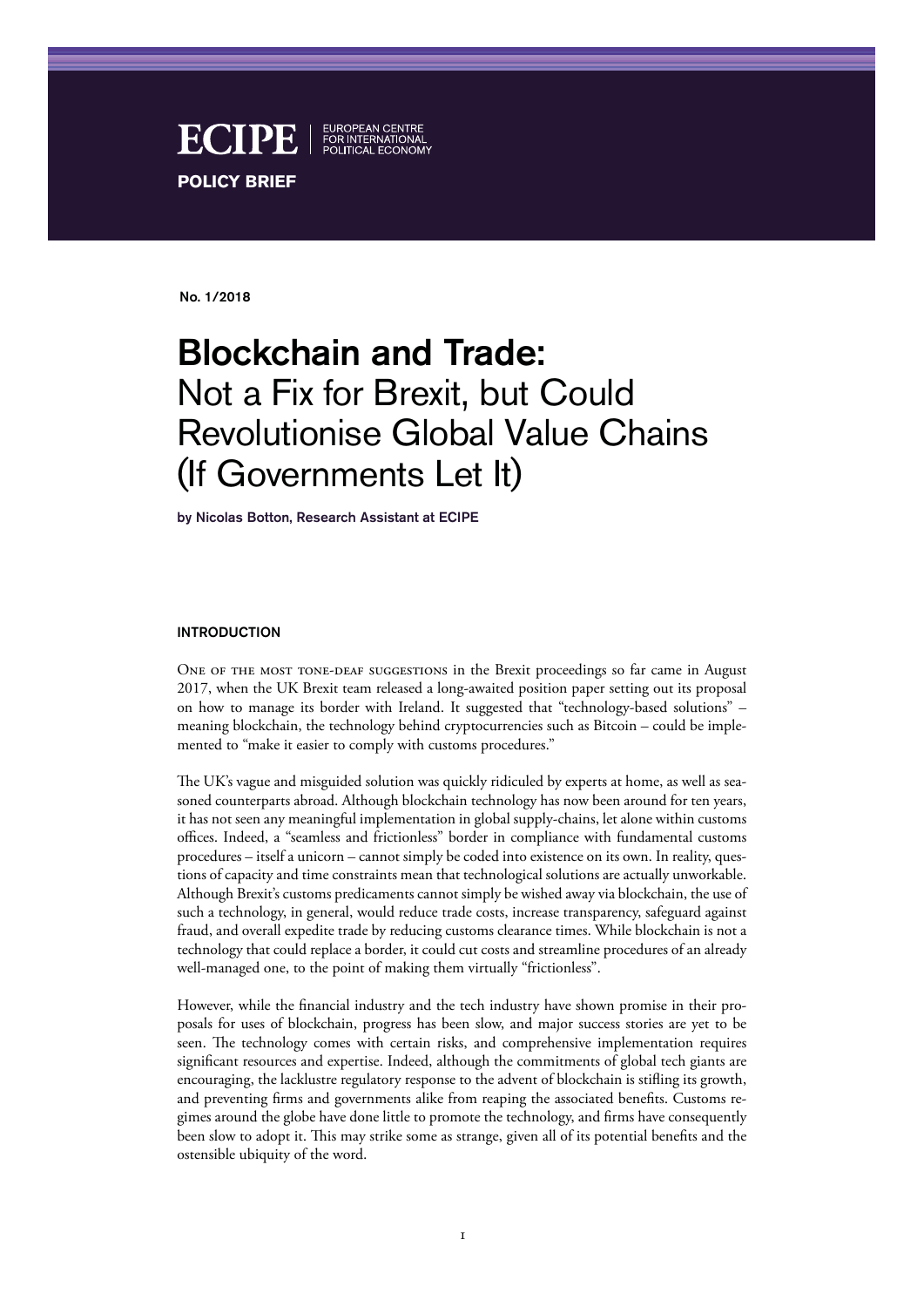### FIRST, WHAT EXACTLY IS BLOCKCHAIN?

Although the technology involved in blockchain is complicated, in practice what it does is fairly simple. To visualize how it works, imagine you want to conduct a transaction with someone – exchange money for goods. When doing this in person, this is fairly easy: money and goods are exchanged physically, and a receipt is made to record the transaction. Long-distance transactions are more complicated: people transacting depend on and put their trust in an intermediary, such as a bank or a transaction system (like PayPal or Visa), to ensure that money has left one wallet and entered another. Ultimately, both participants in the transaction can record that interaction in their books, as does the intermediary through its ledger.

Blockchain – otherwise known as distributed ledger technology – works differently: when two people want to transact, that transaction and its specifications are cryptographically logged into a "block" of data. Once the members of the distributed network have verified it, is added to the blockchain, creating a permanent record of the transaction. The network itself is both the medium of transaction and the means of recording it, as the actual blockchain 'file' belongs to all of its members, and each owns a copy of it. The result is a permanent record where each new transaction contains information about previous transactions so that it can be consulted at any time. Additionally, its peer-to-peer system means that information can only be modified if a majority of the members of the network agree to do so, making it secure. Transactions recorded within blocks, are created, or "mined", by dedicated individuals called "miners", but the new information is not properly added to the blockchain until 51% of the network approves of it. In theory, this means that fraudulent changes to the blockchain would be noticed quickly, and rejected by the network. All elements of 'trust', which is difficult to create between parties that don't know each other or are far apart, are thus removed from the equation. As the medium of exchange, blockchain is theoretically as secure a physically exchanging goods for currency, removing the need for settlement teams of any kind.

Furthermore, it is important to note that a blockchain can hold much more than just transaction information, and indeed can also be used to store and transact files, and be configured to execute certain tasks based on certain conditions. This is an important element of blockchain called "smart contracts", which can be set to automatically execute tasks like transfer payments or send a document triggered by a certain date or the reception of a particular document.

#### WHAT BLOCKCHAIN CAN DO FOR TRADE

Now, PICTURE THE GLOBAL FRAGMENTATION of a multinational enterprise: a complex supply-chain of producers and distributors through which vast amounts of goods and wealth travel through intricate logistical channels and legal hurdles using contracts, certificates and approvals. This involves exchanges of information between numerous entities, including customs and other regulatory agencies, which comes at high costs or otherwise provide opportunities for error and fraud. Today's customs handling requires significant man-power if standards on safety, customs valuation and rules of origin are to be upheld.

Thanks to blockchain, it is now possible to make all of these processes significantly more efficient and transparent. Using blockchain within a supply-chain would provide a firm with the infrastructure necessary to remove the need to secure each transaction or step in the supply-chain through intermediaries via registration, tracking and certification. Information on any shipment – whether it be a proof of purchase, a clearance form, a bill of lading, insurance – can be made part of a block, a transparent chain of custody, and be accessible to suppliers, transporters, buyers, regulators and auditors. Having all this information in one location would not only lower transaction costs but also decrease auditing and accounting costs as well.

From the standpoint of global logistics, the implications supply-chain management, inventory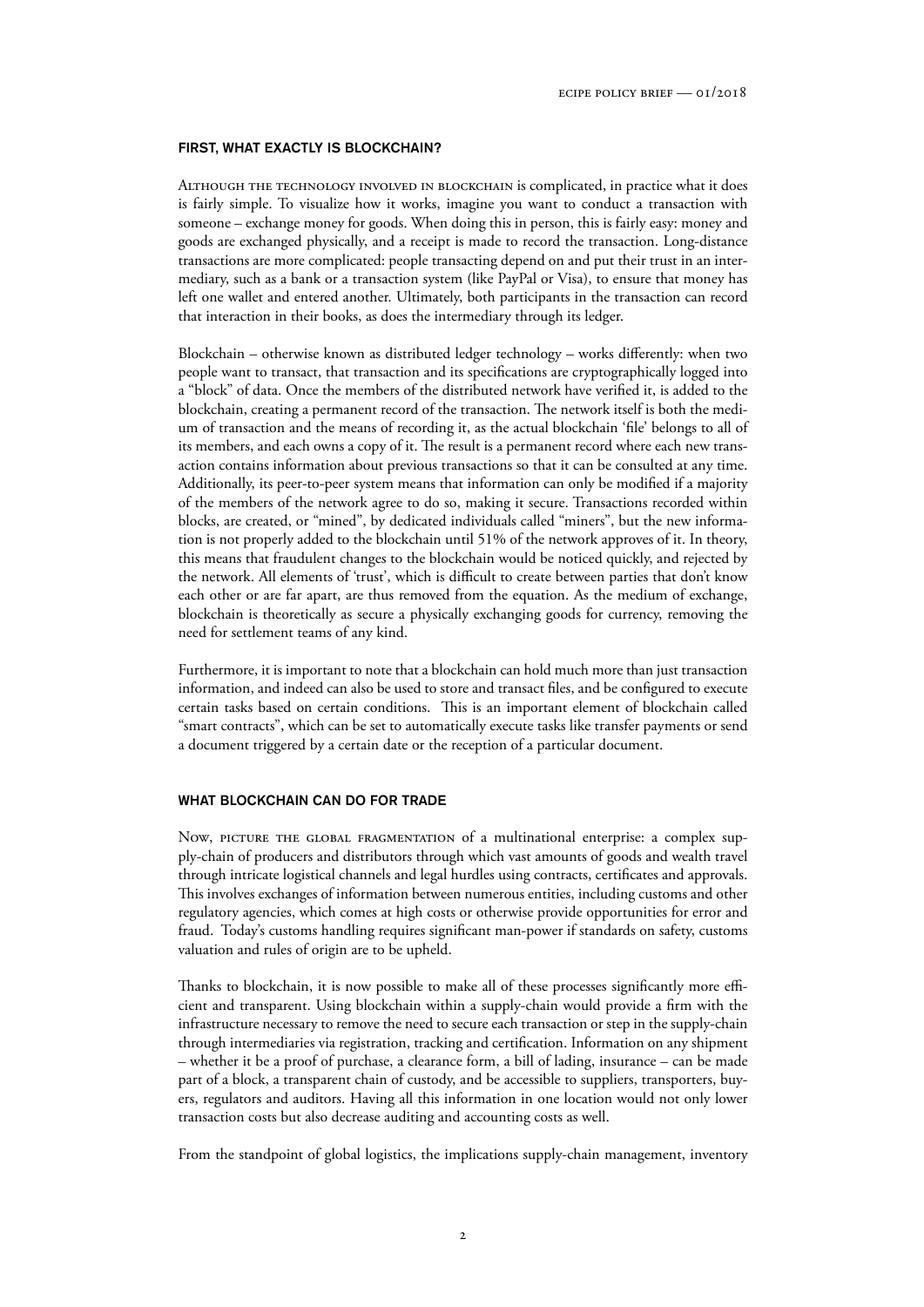flows and warehousing, and the associated matters of possession and provenance are of great significance, even revolutionary. Used in customs handling, exporters could upload all the documents onto a customs office blockchain and instantly prove their abidance with all the import rules – for example, qualification for preferential rates through rules of origin, sanitary and phytosanitary (SPS) rules, or compliance with embargoes (e.g. against conflict minerals). The technology could also facilitate implementation of new concepts like Mode 5 and tariff deductions for services inputs (see Cernat 2014; Antimiani & Cernat 2017), as well as border tax adjustments for carbon or corporate taxes.

Using blockchain is essentially an evolution of today's Authorized Economic Operator (AEO) system, under which the EU allows exporters with a proven track record to be granted faster customs clearance. AEO is ultimately based on trust: that major shippers (that account for large amount of customs traffic) have their documents in order. While granting AEO status to all importers would be open for abuse and defeat the purpose of having a fast lane if everyone can be on it, blockchain systems allow for expediency, while allowing for the swift authentication of all documentation.

The outlook for blockchain and trade is therefore very promising, but as the next section shows, the technology has so far only seen very narrow applications.

## LITTLE USE OUTSIDE OF THE PRIVATE SECTOR

Although the number of firms which have bought into blockchain is slowly increasing, supply-chains fully interlinked via blockchain are still far off. Deeper levels of integration, whereby wide-ranging processes (payments, certifications, contracts, etc.) are managed and executed via blockchain, are nowhere to be seen.

Indeed, for now the applications of the technology which we can see today are limited and mostly concern specific issues within supply-chains. For instance, chemical giant BASF has recently announced that it has begun trialling blockchain technology to track the shipment of its goods (Zhao 2017). Another example is Everledger, which has been using IBM blockchain to track the movement of diamonds from mines all the way into jewellery stores, recording the attributes, creating digital IDs for each of them and thus creating and maintain complete ownership histories for each individual diamond. IBM blockchain technology is also being used by shipping giant Maersk in collaboration with EY in a new maritime insurance platform, illustrating how the increased transparency can simplify insurance processes and decrease the workload associated with verifying and securing transactions (Burgess & Azimkanov 2017). Additionally, internet giants Microsoft and Alibaba have also recently announced that they will make efforts to develop blockchain technology for supply-chain purposes (Webb 2017), and although this looks promising, it is a recent development which won't see implementation for a few years.

In addition to these large corporate entities, the number of start-ups looking for ways to innovate in this field is slowly growing too – not surprising, given the experimental culture of cryptocurrency in general. Consider Provenance, which hopes to create a blockchain platform which could be used to verify the authenticity of goods. Modium, another start-up, created a platform with which to ensure that products are shipped under the criteria specified in contracts with the help of sensors that collect data on speed and environmental conditions, and uses smart contracts to validate that transactions meet the standards set by customers. Similar innovations are being ushered by VeChain, which uses chips to secure products against counterfeiting.

These developments indicate that some multinational businesses that are at the forefront of blockchain innovation are deploying it internally within their organisations, in search for greater efficiency to improve their competitive advantage. Authentication with third parties, let alone government agencies, are still decades ahead. From the standpoint of global trade, whilethe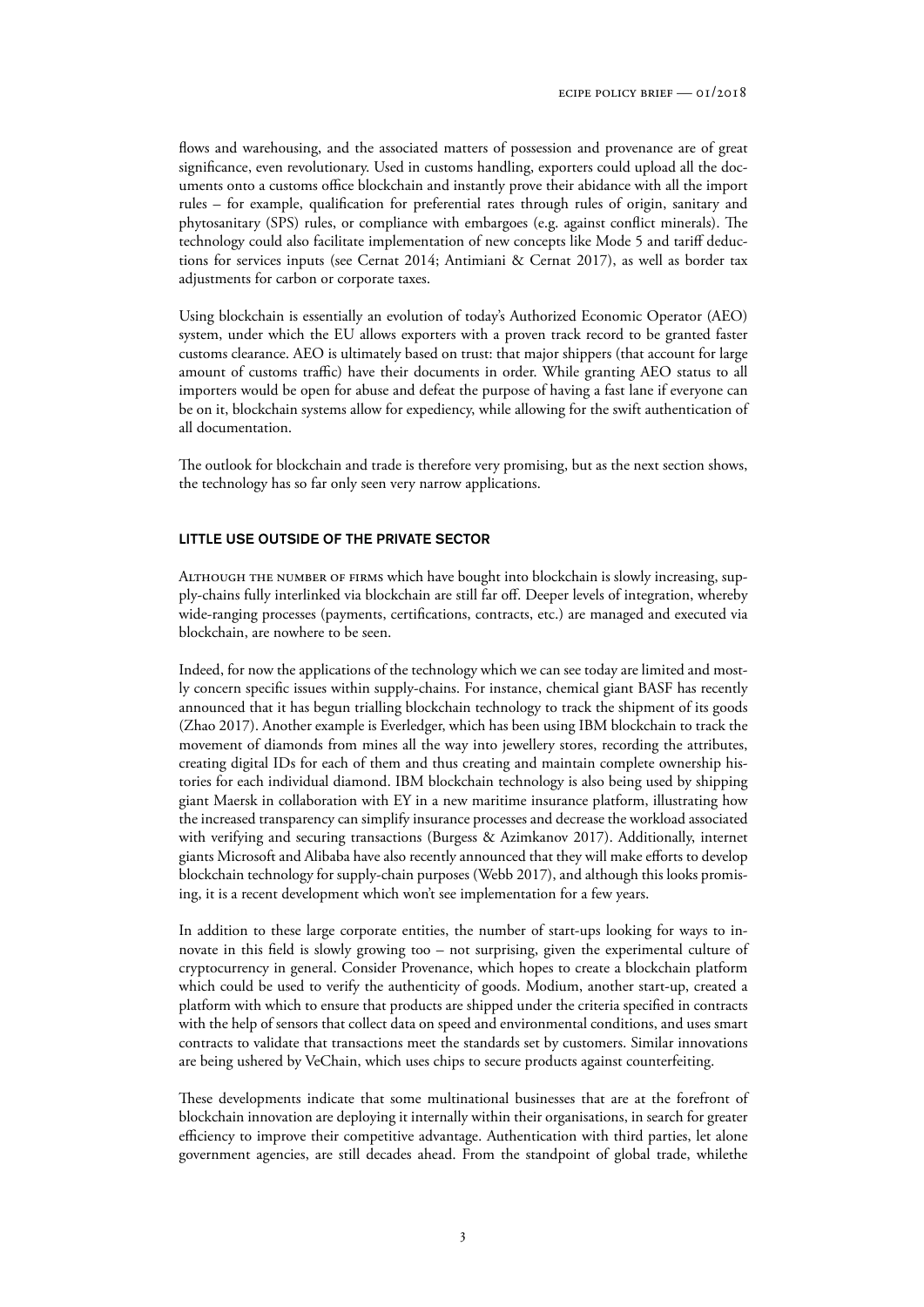applications of blockchain mentioned above have a wide range of implications, their limited scope nonetheless implies that the integration of blockchain will be very gradual. Indeed, as of yet, the kind of technology required for blockchain to bring a more comprehensive level of interconnectivity – such as the one entailed by a customs border or within a full supply-chain – is still nowhere to be seen.

And as we shall see, the reason blockchain is still in its infancy despite all its promise largely concerns the lack of regulatory oversight, the opportunities for fraud, network issues, and the implications of unwanted transparency.

## LACK OF REGULATORY OVERSIGHT

Although regulatory issues must always be dealt with cautiously when it comes to technology, the current lack of regulatory oversight for blockchain means that its legal environment is filled with uncertainty. The lack of an authority or standard that firms can refer to in the event that they want to experiment with blockchain naturally means they are less willing to take risks. Indeed, although the European Central Bank (ECB) began writing about blockchain in 2012, this was in the context of cryptocurrency mostly, and the same is true for the Bank of England (Ali 2014) and the US Federal Reserve in 2014 (Badev & Chen 2014). On blockchain specifically, the first major papers by these three central banks all only came out last year (see Barrdear & Kumhof 2016; European Central Bank 2016; Mills et al. 2016).

Lack of research on blockchain means that regulators are far from developing any form of standards which would make the technology safer. This issue is twofold – on the one hand, lack of adoption means that the technology does not have the current scale to warrant the creation of a standard-setting authority. On the other hand, the lack of such a safeguard is likely making potential adopters even more hesitant to adopt a technology which they can hardly be blamed for viewing as risky. In this way, regulatory oversight is key to promoting blockchain's legitimacy, and regulators are for the most part either being too slow to take action, or taking actions that are likely slowing down the rate of innovation. This is the case in China, which appears to want to promote blockchain (cf. Casey 2017), but recently banned Initial Coin Offerings (ICOs), an application of the technology, and proposed a ban on the use of cryptocurrency in general. These types of mixed signals make innovators reticent to innovate, out of fear of having their efforts shut down. Overall, the current regulatory environment around blockchain is not conducive to innovation.

Conversely, it can be argued that regulatory oversight may muddle the waters and raise barriers to innovation. Although this is a justified concern, having the ability to refer to sets of guidelines and eventually to standards would mean that businesses would feel more secure about experimenting with blockchain and would be encouraged to apply the technology more comprehensively. Additionally, having an authority that businesses (especially SMEs) can refer to when experimenting with blockchain would be an ideal way of increasing trust in the technology, and would discourage uses of the technology that may be dangerous.

#### OPPORTUNITIES FOR FRAUD

Although many have claimed that blockchain increases the security of networks, the technology nonetheless has severe drawbacks which mean that significant opportunities for fraud remain. Specifically, the fact that any change made to the blockchain must be approved by 51% of the network does not in itself prevent damages to the network. Not only is this benchmark not infallible, as a recent split – or "hard fork" – in the Bitcoin blockchain illustrates (see Hertig 2017), trusting that the network will always be aligned, either by protocol design or via contract, is not enough to prevent problems.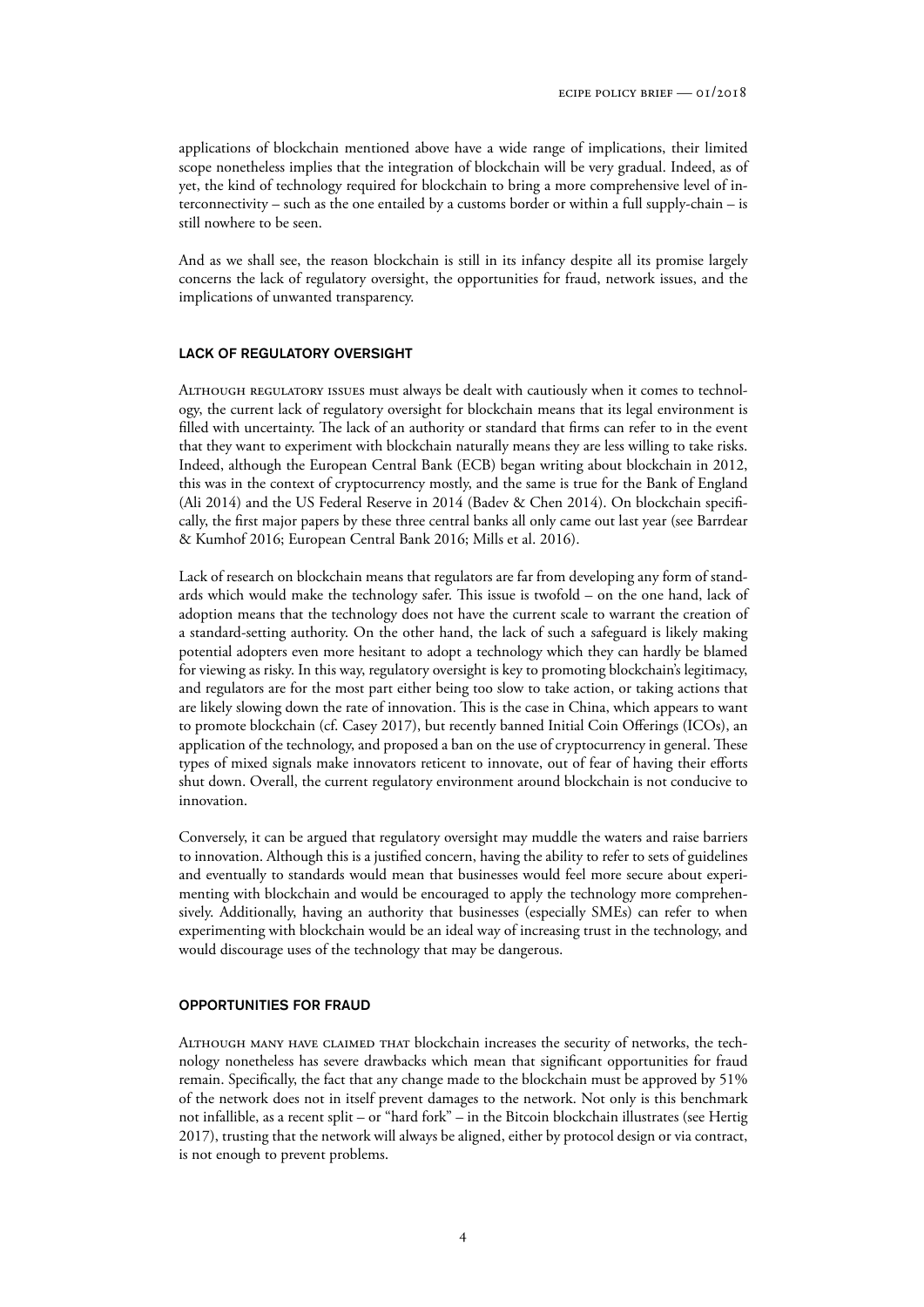Indeed, "51%" actually does not refer to part of some majoritarian democracy algorithm, but instead refers to the computing power required to make changes to the network. This means that any individual with powerful enough hardware would be able to execute what is called a "51% attack", and execute transactions, steal valuable information, and disrupt a supply-chain. Smaller networks are particularly vulnerable, especially considering that certain groups of miners, or "mining pools", have already been able to harness over 51% of Bitcoin's network power (see Eyal & Gun Sirer 2013), which is the largest blockchain network to date. Double spending is possible with as little as 33% of total hashing power. Worse even, in the field of customs handling, harnessing any amount of network power would not be necessary, since all that would be required to deliver lasting damage would be one authentication from the right authority to allow fraudulent or illegal goods to cross the border.

#### UNWANTED TRANSPARENCY

A MORE NUANCED ISSUE PREVENTING the wider adoption of blockchain regards the transparency that it would bring to supply-chains. Global supply-chains can entail practices which may carry significant reputational implications. For this reason, the fact that blockchain may make certain information more available – to auditors, the public, or even other parts of the supply-chain – is not attractive to all businesses. In this way, transparency is a double-edged sword which increases efficiency, while at the same time increase scrutiny of manufacturing practices. For instance, supply-chains involving hundreds or thousands of inputs may include some from countries with unattractive labour practices, or products tested on animals. Additionally, such transparency could have other dangerous competitive effects: imagine if consumers were to find out that a high-end fashion brand makes its apparel in the same factory as a fast fashion brand, and with the same materials.

Indeed, this raises the question of how far firms will be willing to integrate blockchain in the future. Food industry giants such as Unilever, Walmart and Nestle, have recently committed to using blockchain to trace food contamination (Browne 2017), which is sensible because such a problem directly hurts margins. Nevertheless – is the entire industry willing to fully integrate blockchain if it means consumer groups would be able to trace back the entire production chain to verify producer claims, such as country of origin, fair trade or climate-friendly? Although the technology is also a means of improving corporate social responsibility, it may not be the first order of business if it entails radical reforms of the existing supply-chains. For now, at least, it seems that firms are only going to be willing to use blockchain to improve efficiency.

#### NETWORK ISSUES

Some of the aforementioned flaws are likely to be transitory and constitute the types of hurdles that are common in the development of any new technology, and which are ironed out over time. However, network issues are more pervasive: not only is the talent associated with blockchain scarce and expensive, but the technology essentially requires a great number of entities to participate to be viable. Correspondingly, this also means that a large enough number of players must not only adopt the technology but also learn to use it. As Bateman & Cottrill point out (2017), full integration of blockchain within a supply-chain therefore means that those making use of less tech-savvy producers will need a means of recording their associated data for transmission within a blockchain. For instance, ensuring food quality would potentially entail getting small-scale farmers to record data on when a fruit was picked, how a cow was fed, when a load of meat was frozen, etc.

In this regard, human error, like malice, can also hardly be ignored. In the same way the input of erroneous data within a blockchain may not necessarily be spotted (especially when relying on a great number of trading partners for data), errors of a blockchain's protocol can have disastrous consequences for all the members of the network relying on it. Indeed, the fear of human error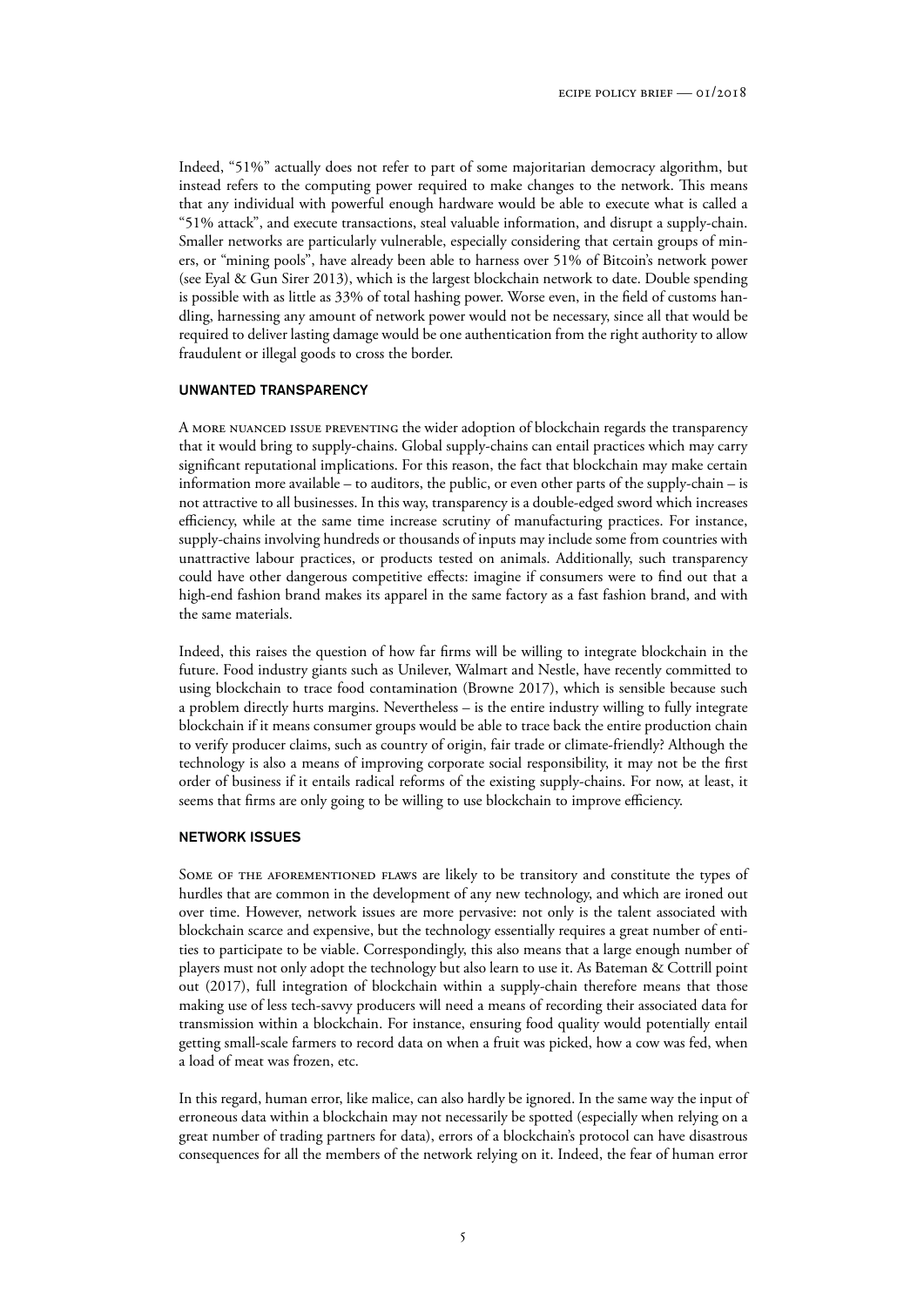is likely deterring many, especially when one considers how a simple glitch in the protocols of Ethereum, Bitcoin's main rival, enabled a hacker to steal the equivalent of \$55m (The Economist 2016). On that note, it is also worth noting that Bitcoin's bad reputation as a pyramid scheme, an asset undergoing a bubble, or a tool used by criminals to launder money has not helped blockchain's reputation.

## ANOTHER BREXIT RED HERRING

THE IMPLICATIONS OF THE CURRENT STATE of implementation of blockchain within global trade have clear implications for the UK's post-Brexit customs predicament.

The first and most obvious implication is that the technology required for a blockchain customs border, whether between Ireland and Northern Ireland or between the UK and the EU, simply does not exist yet. In the next five years, as success stories begin to emerge within the global economy, governments will start seriously considering the use of blockchain for customs purposes, but this likely means that even partial usage is years away. In fact, there's a good chance that the UK will have had time to leave the EU, realise its mistake, and re-join it before blockchain sees any significant implementation within customs borders.

Secondly, even if the technology did exist, the UK government does not have the expertise required to implement it. Indeed, not only is the staff needed to develop blockchain solutions not easy to come by, but if it leaves the Customs Union, the UK faces a staffing problem regardless of whether it finds a technological solution or not. Indeed, customs borders would see an immense inflow of goods that would need to be processed under new trade arrangements (see Wallace 2017). A blockchain customs border would, therefore, mean hiring an expensive staff to design and implement a system that has never seen prior application, and which would require proper testing – especially given the risks associated with the technology.

Third and finally, the UK's situation is essentially too severe even to begin experimenting with such a project, both in regard to time constraints and the current technological characteristics of the UK's customs border. Even if the deadline of March 2019 is pushed back through a transition period, the UK would be forced to find the quickest "off the shelf" solution, as the uncertainty posed by the threat of a customs border that is not adequately managed is already sending waves through the economy. This rings especially true given that the UK customs systems have been going through an upgrade that started in 2013, and which is due to be completed in January 2019. The new system – which won't have gone through its entire planned testing period by March 2019 – will only be able to process a total of 150 million customs declarations, whereas leaving the Customs Union will raise the total of declarations that need to be processed to 200 million (see Owen et al. 2017 and Houlder 2017). On top of this, there are no contingency plans for the potential failure of the new system. In other words, no form of technological solution could prevent disaster. A fundamental change of strategy is required, as leaving the Customs Union seems hardly feasible at present.

## POLICY RECOMMENDATIONS BEYOND BREXIT

The scope of blockchain's applications is wide, but it will unfortunately not fix Brexit. Although some have claimed that blockchain has finally reached its deployment phase, the issues mentioned above illustrate that much more needs to be done before blockchain sees universal adoption by businesses and exporters – until which it will have no meaningful impact on customs.

Chiefly, a more committed governmental response would be a great help. Although governments are unlikely to be able to adopt the technology to manage customs offices before it has been widely implemented within supply-chains, that does not mean that they are helpless. As previously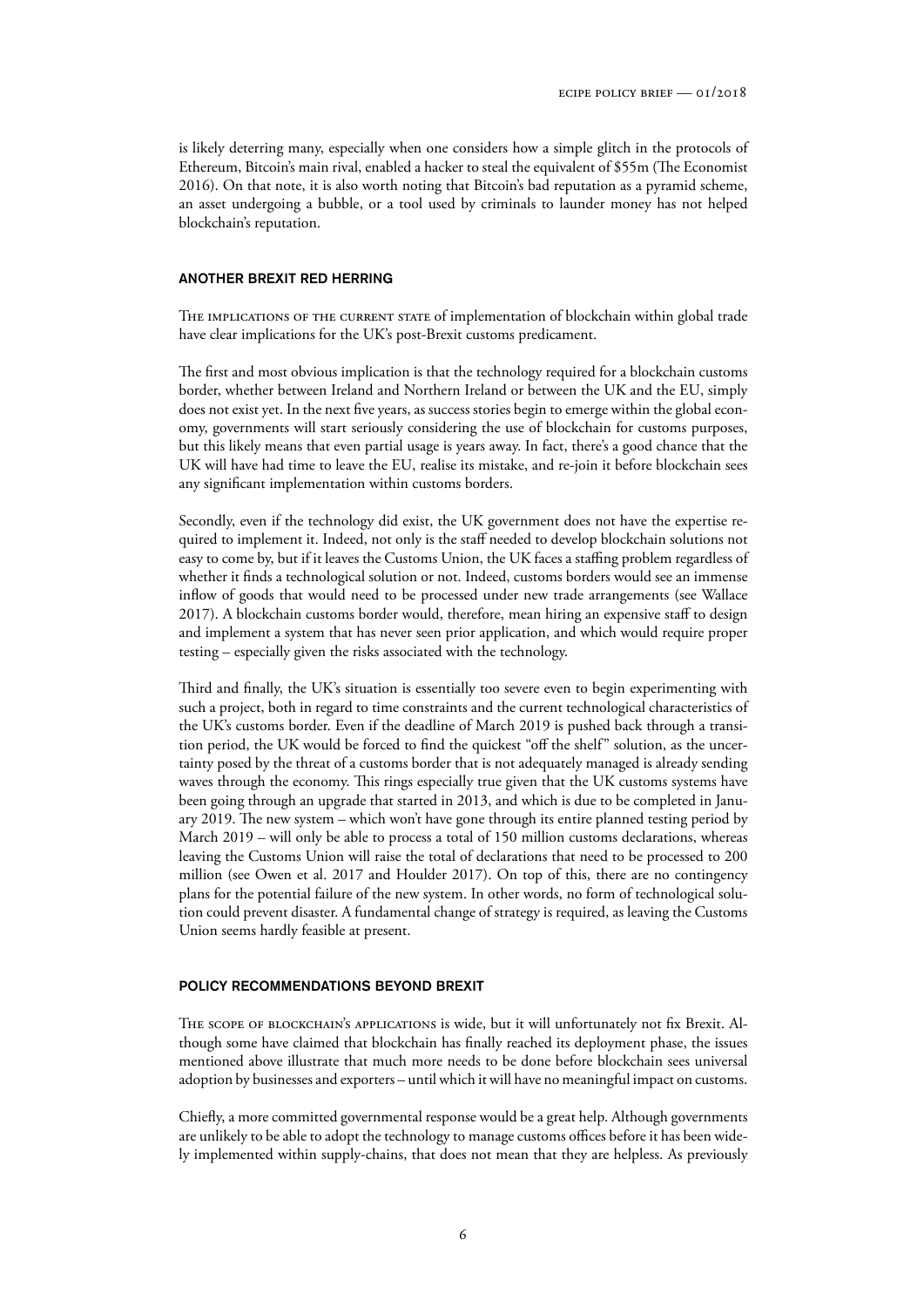mentioned, if regulators spearheaded blockchain research, specifically into how the flaws of the technology can be alleviated, this would be a significant step towards legitimising the technology, making it safer, and creating the type of regulatory environment that allows innovators to strive. Helping innovators reduce the risks associated with blockchain would also be an ideal way of determining the uses of blockchain that can be deemed safe, and lead to guidelines on its usage. These steps would usher a gradual implementation within certain processes which would eventually lead to a larger community of blockchain experts, and more widespread and comprehensive usage.

Indeed, a significant amount of direct business support and subsidies is needed before the global economy sees widespread adoption of blockchain. This is especially true for SMEs that want to experiment with the technology but don't have access to contracts with internet giants. Likewise, blockchain will need to see applications within supply-chains that extend far beyond the EU before the technology can be considered viable for use on the Northern Irish or even the UK border.

Furthermore, EU legislation in general could be used to aid blockchain innovators in all Member States. For instance, the EU could mandate that Member States are not allowed to demand any form of restrictive permit or license to use blockchain, as was the case recently in the US state of Nevada (Chow & Larsen 2017). Similarly, setting clear legal limits for the use of the technology would help innovators focus their efforts; banning certain uses of blockchain, such as fraudulent practices in ICOs, would not be as detrimental to innovation overall if regulators also clearly stipulated the uses that are permitted – and correspondingly, those practices which should be encouraged. Use of blockchain in promoting transparency could even be a part of corporate social responsibility policy; a recent European Commission contest entitled "Blockchains for Social Good" already points to developments in this regard (European Commission 2017).

When regulators commit globally to promoting blockchain, it will eventually be used for much more than just the Northern Irish border: customs offices all over the world will use it to monitor their borders effectively and to smooth out trade with partner nations. The issue is, of course, that the current timeline for Brexit will see the UK leave the EU in March 2019, and that the timeframe for both the development and implementation of the required technology is therefore much too short, and the resources needed for such a project are much too great. Blockchain-powered trade, very much like Brexit, is something that depends on cooperation with all trading partners, and can't be wished into existence.

But unlike Brexit, the promises of blockchain are concrete and worth striving for.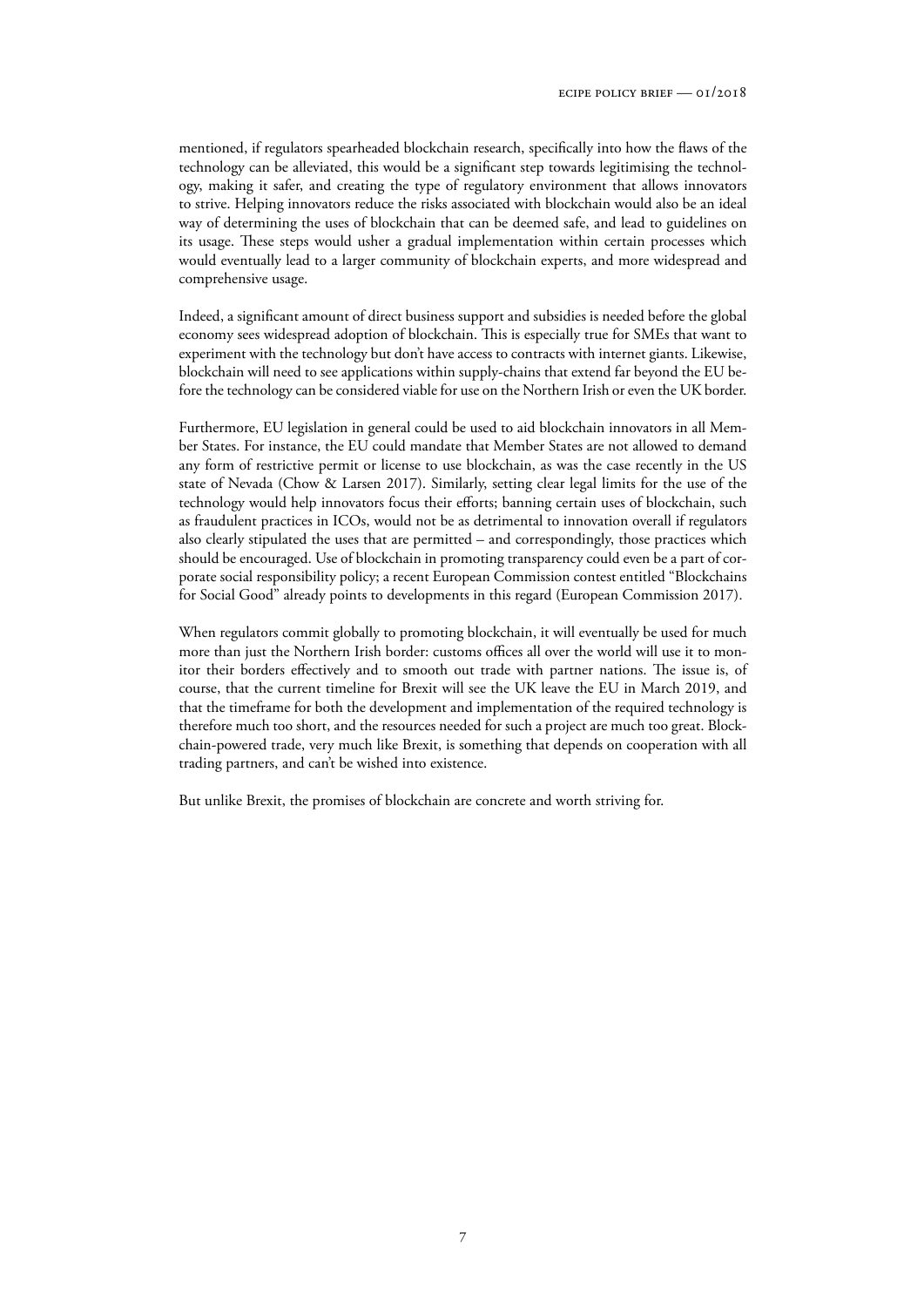## **BIBLIOGRAPHY**

Ali, R. (2014), *The Economics of Digital Currencies, Bank of England Quarterly Bulletin.* Available at: http://www. bankofengland.co.uk/publications/ Documents/quarterlybulletin/2014/ qb14q3digitalcurrenciesbitcoin2.pdf.

Antimiani, A. & Cernat, L. (2017), *Liberalizing Global Trade in Mode 5 Services: How Much is it Worth?,* DG Trade Chief Economist Note, 2017(4). Available at: http://trade.ec.europa.eu/doclib/docs/2017/ july/tradoc\_155844.pdf.

Badev, A. & Chen, M. (2014), *Blockchain in the Supply Chain: Too Much Hype, Forbes. Bitcoin: Technical Background and Data Analysis,* Federal Reserve Staff Working Paper. Available at: https://www.federalreserve.gov/ econresdata/feds/2014/files/2014104pap.pdf.

Banker, S. (2017), *Blockchain In The Supply Chain: Too Much Hype.* Available at: https://www.forbes.com/sites/ stevebanker/2017/09/01/blockchain-in-thesupply-chain-too-much-hype/#9df7a88198c8.

Barrdear, J. & Kumhof, M. (2016), *The Macroeconomics of Central Bank Issued Digital Currencies,* Bank of England Staff Working Paper, 605. Available at: http://www. bankofengland.co.uk/research/Documents/ workingpapers/2016/swp605.pdf.

Basset, R. (2017), *After Brexit, Will Ireland be Next to Exit?,* Policy Exchange Report. Available at: https://policyexchange.org.uk/ wp-content/uploads/2017/07/After-Brexitwill-Ireland-be-next-to-exit-1.pdf.

Bateman, A. & Cottrill, K. (2017), *Blockchain's Garbage-In, Garbage-Out Challenge,* UPS Longitudes Available at: https://longitudes.ups.com/blockchainsgarbage-in-garbage-out-challenge/.

Boucher, P. (2017), *How Blockchain Technology Could Change our Lives,* European Parliament Research Service. Available at: http://www.europarl.europa.eu/RegData/ etudes/IDAN/2017/581948/EPRS\_ IDA(2017)581948\_EN.pdf.

Browne, R. (2017), *IBM Partners with Nestle, Unilever and other Food Giants to Trace Food Contamination with Blockchain, CNBC.* Available at: https://www.cnbc. com/2017/08/22/ibm-nestle-unileverwalmart-blockchain-food-contamination. html.

Burgess, B. & Azimkanov, B. (2017), *EY, Guardtime and Industry Participants Launch the World's First Marine Insurance Blockchain Platform,* EY. Available at: http://www. ey.com/gl/en/newsroom/news-releases/newsey-guardtime-and-industry-participantslaunch-the-worlds-first-marine-insuranceblockchain-platform.

Casey, M. (2017), *It's Political: Why China Hates Bitcoin and Loves the Blockchain, Coindesk.* Available at: https://www.coindesk. com/political-china-hates-bitcoin-lovesblockchain/.

Cernat, L. & Kutlina-Dimitrova, Z. (2014), *Thinking in a Box: A 'Mode 5' Approach to Service Trade,* DG Trade Chief Economist Note, 2014(1). Available at: http://trade. ec.europa.eu/doclib/docs/2014/march/ tradoc\_152237.pdf.

Chow, K. & Larsen, K. S. (2017), *New State Blockchain Legislation, ReedSmith.* Available at: https://www.reedsmith.com/en/ perspectives/2017/06/new-state-blockchainlegislation.

Economist, The (2016), *The DAO: Theft is Property.* Available at: https://www.economist. com/news/finance-and-economics/21701136 cyber-attacker-outsmarts-smart-contracttheft-property.

European Central Bank (2012), *Virtual Currency Schemes.* Available at: https:// www.ecb.europa.eu/pub/pdf/other/ virtualcurrencyschemes201210en.pdf.

European Central Bank (2016), *Distributed Ledger Technology, In Focus.* Available at: https://www.ecb.europa.eu/paym/pdf/ infocus/20160422\_infocus\_dlt.pdf.

European Commission (2017), *Blockchains for Social Good.* Available at: https://ec.europa.eu/ research/eic/index.cfm?pg=prizes\_blockchains.